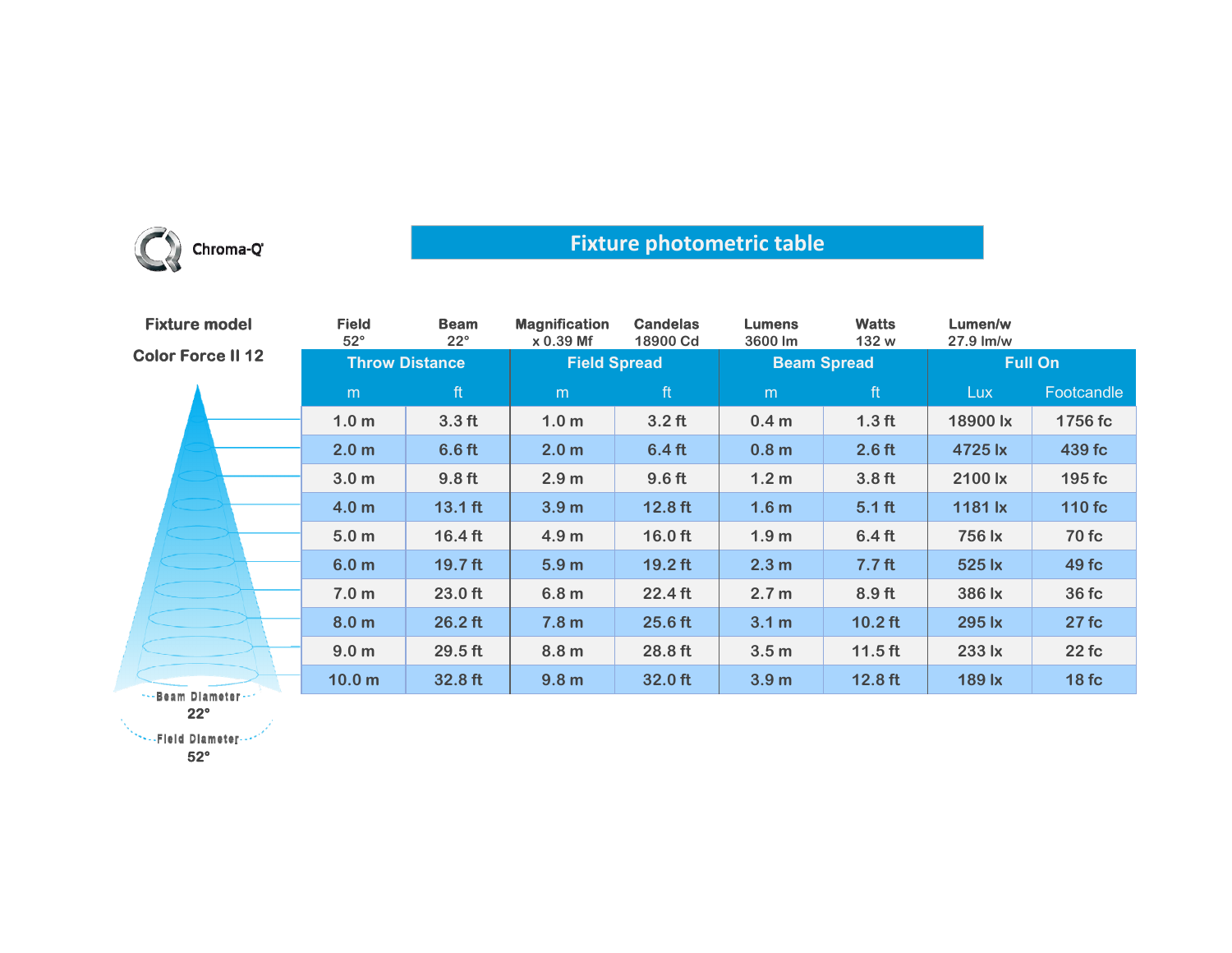

## **Fixture photometric table**

| <b>Fixture model</b><br><b>Color Force II 12</b> | <b>Field</b><br>$68^\circ$ | <b>Beam</b><br>$30^{\circ}$ | <b>Magnification</b><br>$x 0.54$ Mf | <b>Candelas</b><br>5900 Cd | <b>Lumens</b><br>3100 lm | <b>Watts</b><br>132 w | Lumen/w<br>24.2 lm/w |                 |
|--------------------------------------------------|----------------------------|-----------------------------|-------------------------------------|----------------------------|--------------------------|-----------------------|----------------------|-----------------|
| <b>BorderLens</b>                                | <b>Throw Distance</b>      |                             | <b>Field Spread</b>                 |                            | <b>Beam Spread</b>       |                       | <b>Full On</b>       |                 |
|                                                  | m                          | ft                          | m                                   | ft                         | m                        | ft                    | <b>Lux</b>           | Footcandle      |
|                                                  | 1.0 <sub>m</sub>           | 3.3 <sub>ft</sub>           | 1.3 <sub>m</sub>                    | 4.4 <sub>ft</sub>          | 0.5 <sub>m</sub>         | 1.8 <sub>ft</sub>     | 5900 lx              | 548 fc          |
|                                                  | 2.0 <sub>m</sub>           | 6.6 <sub>ft</sub>           | 2.7 <sub>m</sub>                    | 8.9 ft                     | 1.1 <sub>m</sub>         | 3.5 <sub>ft</sub>     | 1475 lx              | 137 fc          |
|                                                  | 3.0 <sub>m</sub>           | 9.8 <sub>ft</sub>           | 4.0 <sub>m</sub>                    | $13.3$ ft                  | 1.6 <sub>m</sub>         | 5.3 <sub>ft</sub>     | 656 lx               | 61 fc           |
|                                                  | 4.0 <sub>m</sub>           | $13.1$ ft                   | 5.4 <sub>m</sub>                    | 17.7 <sub>ft</sub>         | 2.1 m                    | 7.0 <sub>ft</sub>     | 369 lx               | 34 fc           |
|                                                  | 5.0 <sub>m</sub>           | $16.4$ ft                   | 6.7 <sub>m</sub>                    | $22.1$ ft                  | 2.7 <sub>m</sub>         | 8.8 ft                | 236 lx               | 22 fc           |
|                                                  | 6.0 <sub>m</sub>           | $19.7$ ft                   | 8.1 m                               | 26.6 ft                    | 3.2 <sub>m</sub>         | $10.5$ ft             | 164 lx               | 15fc            |
|                                                  | 7.0 <sub>m</sub>           | 23.0 ft                     | 9.4 <sub>m</sub>                    | 31.0 ft                    | 3.8 <sub>m</sub>         | $12.3$ ft             | 120 lx               | 11fc            |
|                                                  | 8.0 <sub>m</sub>           | $26.2$ ft                   | 10.8 <sub>m</sub>                   | 35.4 ft                    | 4.3 <sub>m</sub>         | $14.1$ ft             | 92 lx                | 9fc             |
|                                                  | 9.0 <sub>m</sub>           | $29.5$ ft                   | 12.1 m                              | $39.8$ ft                  | 4.8 <sub>m</sub>         | $15.8$ ft             | 73 lx                | 7 fc            |
| s. Baam Blamadar                                 | 10.0 <sub>m</sub>          | 32.8 ft                     | 13.5 <sub>m</sub>                   | 44.3 ft                    | 5.4 <sub>m</sub>         | 17.6 ft               | 59 lx                | 5f <sub>c</sub> |

<mark>-Beam Diameter</mark> **30°**

\*\*\*\*Fleid Diameter \*\*\*

**68°**